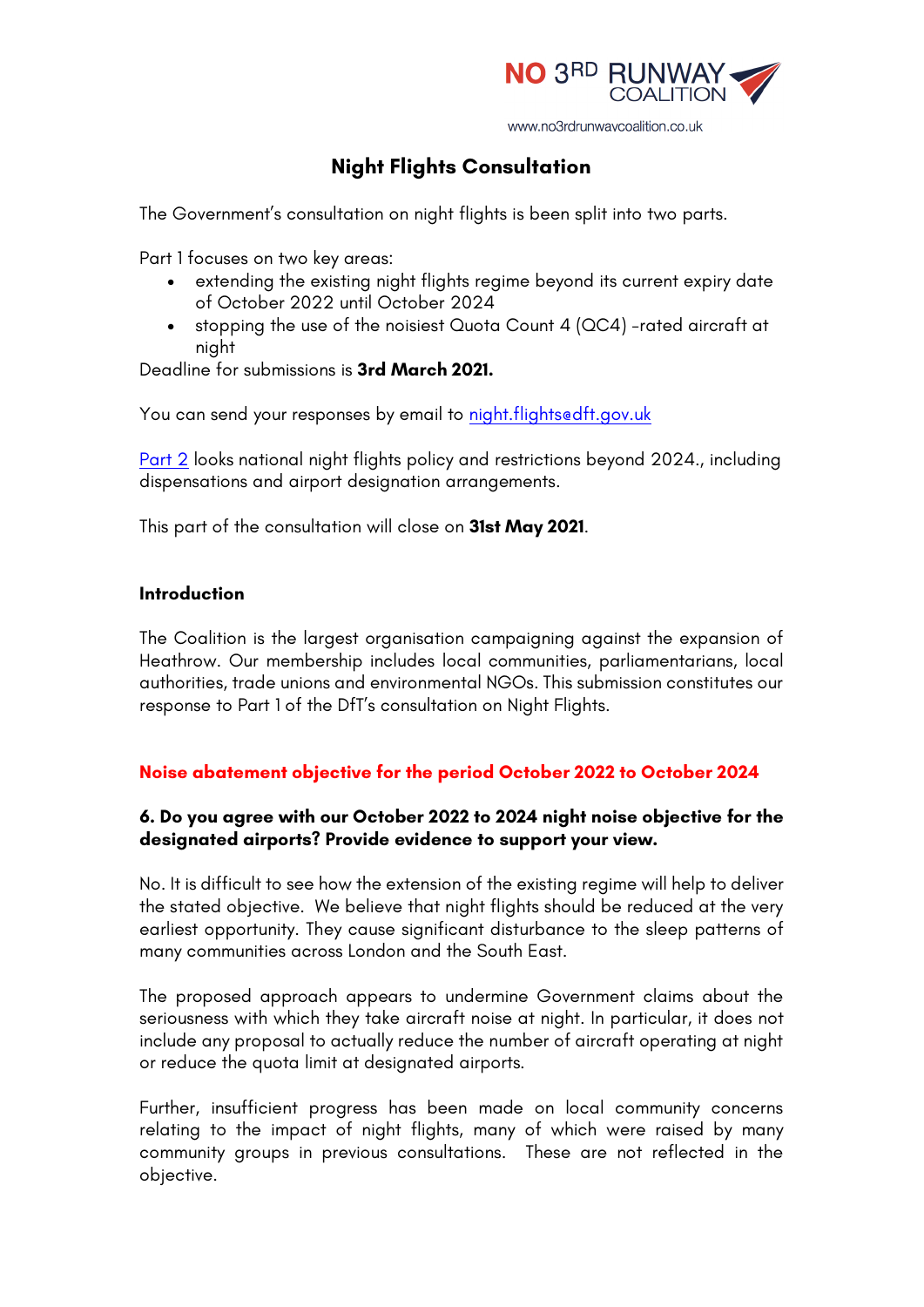

### **7. Do you agree with how our October 2022 to 2024 draft noise objective for the designated airports will be measured? Provide evidence to support your view.**

No. The World Health Organisation (WHO) latest noise guidelines, published in 2018 recommended that the safe level for aircraft noise at night was 40dB Lnight. 1 The use of the 48dB Lnight contour thus underestimates the total number of people disturbed by aircraft noise at night. This would have a significant impact on any costs benefit analysis.

To reduce the size of the population within this lower level contour would require more severe restrictions on night flight operations.

Many other studies have been done which point to the link between night flights and poor health, for example, the study carried out by the European Society of Cardiology into cardiovascular deaths.2

# **Specifics of the regime from October 2022 to October 2024**

### **8. Do you agree that we should maintain the existing restrictions for two years from October 2022 to October 2024? Provide evidence to support your view.**

No. We believe that there should be no extension of the current night flight regime as it fails to take account of the evidence on the health economic costs of night flights.

There has been no of the costs and benefits of night flights presented as part of the consultation for consideration. Extension of the current approach would delay such a comprehensive evaluation from taking place.

The government should consider commissioning a robust investigation into the impacts of night flights including a comparison of any economic benefits and the costs of sleep disturbance, lost productivity and the mental and physical health toll.

The consultation does not present a range of options that involve significant change to the current regime, which gives the impression that a decision to roll over has already been taken.

 

<sup>1</sup> http://www.euro.who.int/\_\_data/assets/pdf\_file/0008/383921/noise-guidelineseng.pdf?ua=1

<sup>2</sup> https://academic.oup.com/eurheartj/advancearticle/doi/10.1093/eurheartj/ehaa957/6007462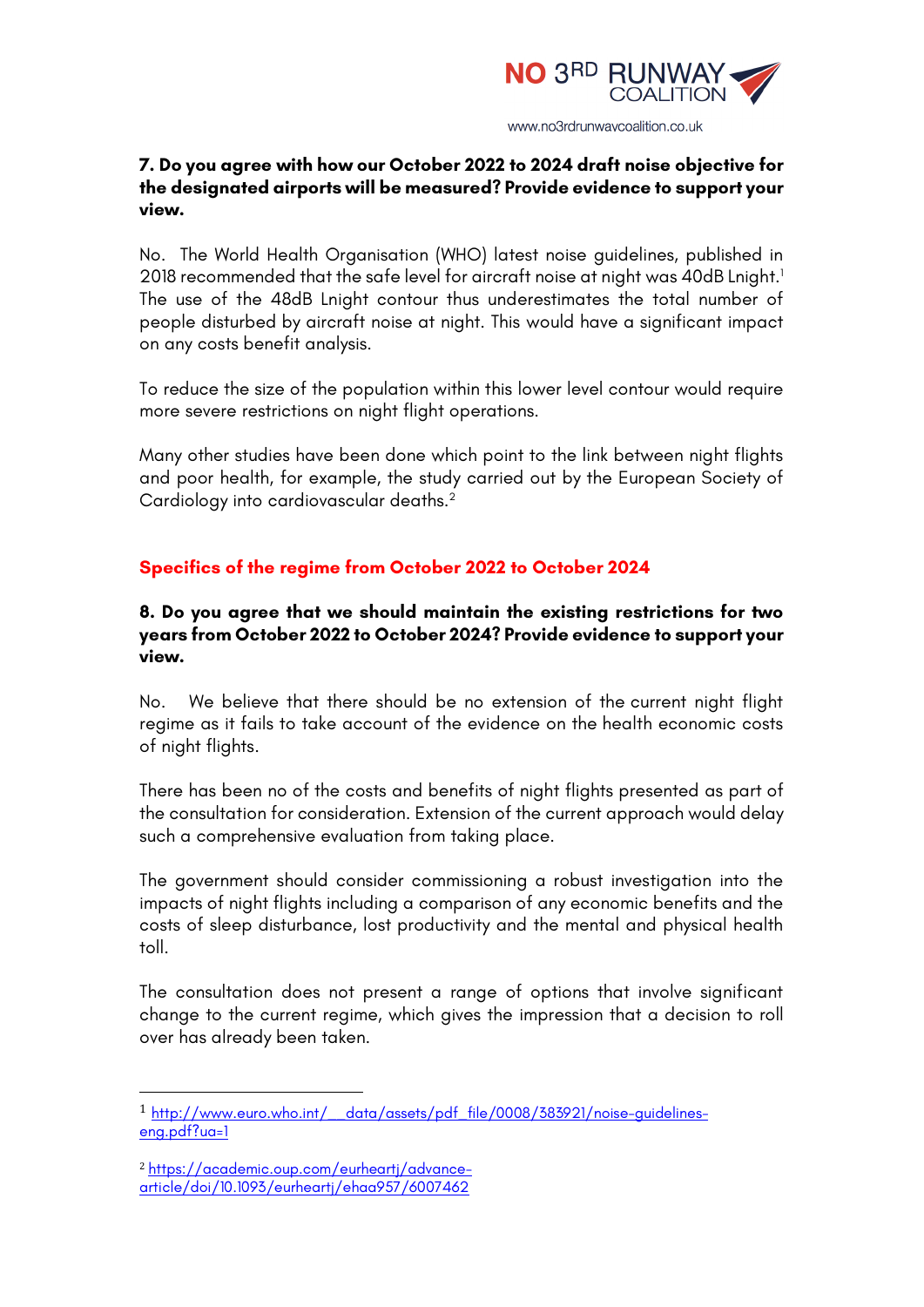

Consequently, a phased reduction in night flights should take place during the period 2022 to 2024 culminating in a ban on flights at all UK airports for a full 8 hour period, between 2300 and 0700.

Stricter limits on the number of night flights permitted should restrict operations to services which are genuinely essential for economic reasons or emergencies.

We believe that tougher regulation is required to ensure that:

- all night flights are operated by the quietest aircraft, including larger fines for airlines in breach of regulation.
- dispensations are only granted in genuinely exceptional circumstances.

Further, given the current reduction in traffic caused by the pandemic, airports have greater operational flexibility than usual, they could easily shift flights from the night and into the day period.

### **The impacts of maintaining the existing restriction from October 2022 to October 2024**

## **9. What would be the impacts to you should the government maintain the existing restrictions for 2 years, from October 2022 to October 2024? Provide evidence to support your view.**

The number of people impacted by aircraft noise at night would remain too high resulting in adverse health and economic impacts, in direct contradiction to the stated objective.

## **10. What would be the impacts to you should the government allow the night fight restriction in place at the designated airports to lapse. Provide evidence to support your view.**

The impact on local communities would be devastating and would completely be at odds with existing policy. It would have a significant adverse impact on mental health and exacerbate the negative impacts to physical health.

**Operational ban on QC4 aircraft movements during the night quota period (23:30 to 06:00)**

**11. Do you agree we should ban QC4 rated aircraft movements from operating at the designated airports between 23:30 and 06:00 from October 2022?**